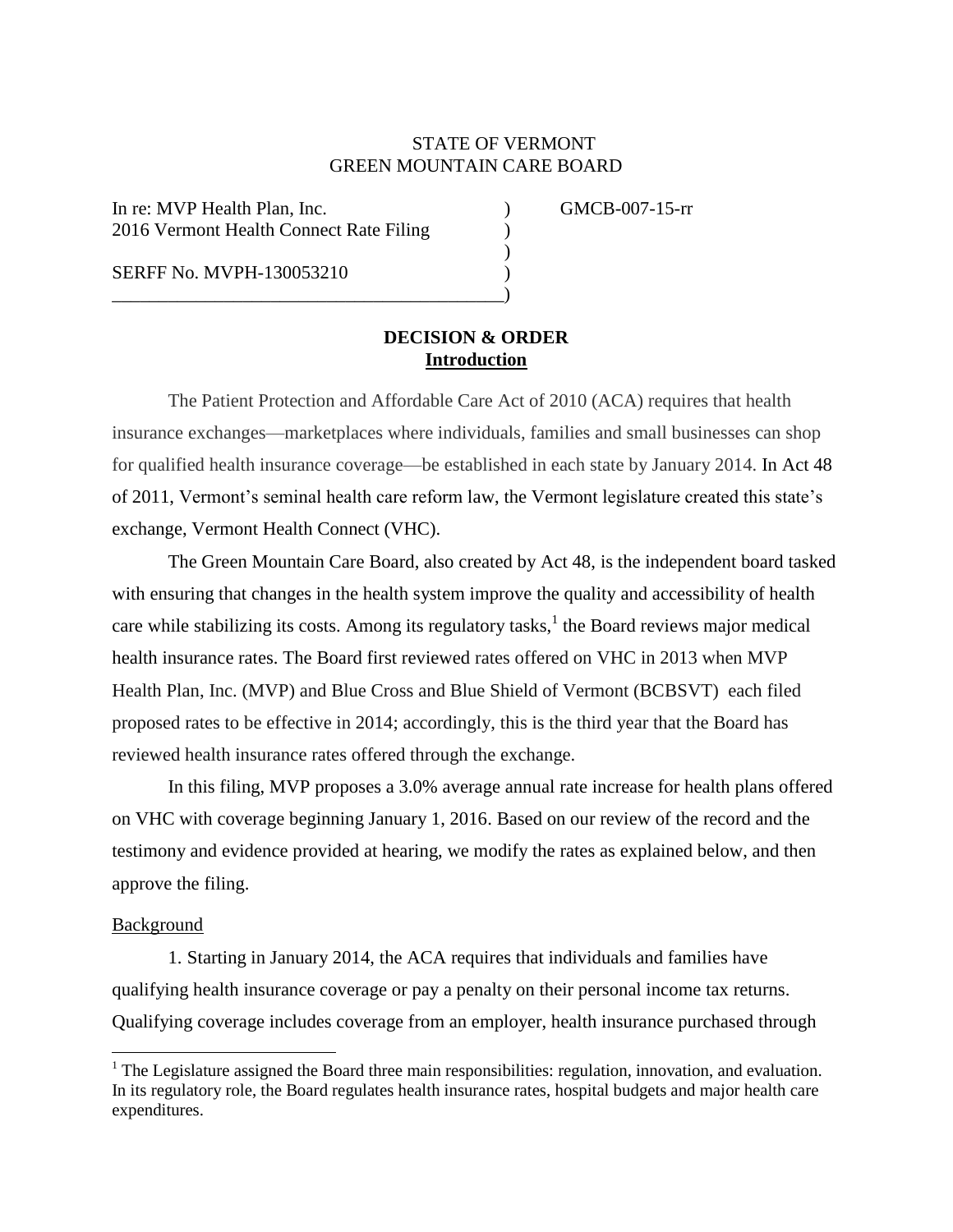the exchange, or government-sponsored coverage that meets federally mandated minimum levels of coverage.

2. Vermont Health Connect offers qualified health plans (QHPs) to individuals, families and small employers with rates based on a single risk pool that includes the individual and small group markets. *See* 33 V.S.A. §§ 1803 ("Vermont Health Benefit Exchange"); 1811 ("Health benefit plans for individuals and small employers"). For plan years 2014 and 2015, a small employer was defined as employing up to 50 employees. Beginning in 2016, Section 1304(b) of the ACA expands the small employer definition to include employers with 51-100 employees. *See also* 33 V.S.A. §1811 (a)(3)(B) (defines small employer to include up to 100 employees as of January 1, 2016). $^2$ 

3. Plans are offered to consumers in four "metal levels": bronze, silver, gold and platinum. In addition to the metal level plans, catastrophic coverage is available primarily to persons under thirty years of age.<sup>3</sup>

4. In order to make health insurance plans offered on the exchange more affordable, individuals enrolling for coverage who do not have employer-sponsored insurance may be eligible for federal premium assistance depending on their household income. *See* 26 U.S.C. § 36B ("Refundable credit for coverage under a qualified health plan"). In addition, Vermont caps the percentage of household income that eligible individuals and families pay for health insurance premiums and offers subsidies for lower deductibles<sup>4</sup> and copayments.<sup>5</sup>

5. The ACA requires that all exchange plans include ten categories of services, called "essential health benefits" (EHBs): (1) ambulatory patient services; (2) emergency services; (3) hospitalization; (4) maternity and newborn care; (5) mental health and substance use disorder services, including behavioral health treatment; (6) prescription drugs; (7) rehabilitative and

 $\overline{a}$ 

 $2^{2}$  Small employers with 51-100 employees may also choose to self-insure, particularly if their populations are young and healthy. *See* American Academy of Actuaries Issue Brief, *Potential Implications of the Small Group Definition Expanding to Employers with 51-100 Employees* (March 2015) at 5-6, *available at* [http://www.actuary.org/files/Small\\_group\\_def\\_ib\\_030215.pdf](http://www.actuary.org/files/Small_group_def_ib_030215.pdf)

<sup>&</sup>lt;sup>3</sup> Catastrophic coverage is characterized by low premiums and high deductibles. Individuals enrolled in catastrophic plans do not qualify for income-based subsidies.

<sup>&</sup>lt;sup>4</sup> A deductible is the amount a patient pays for covered services before his or her health plan begins to pay.

 $<sup>5</sup>$  A copayment is a fixed amount a patient pays for a covered health care service, usually at the time the</sup> service is delivered.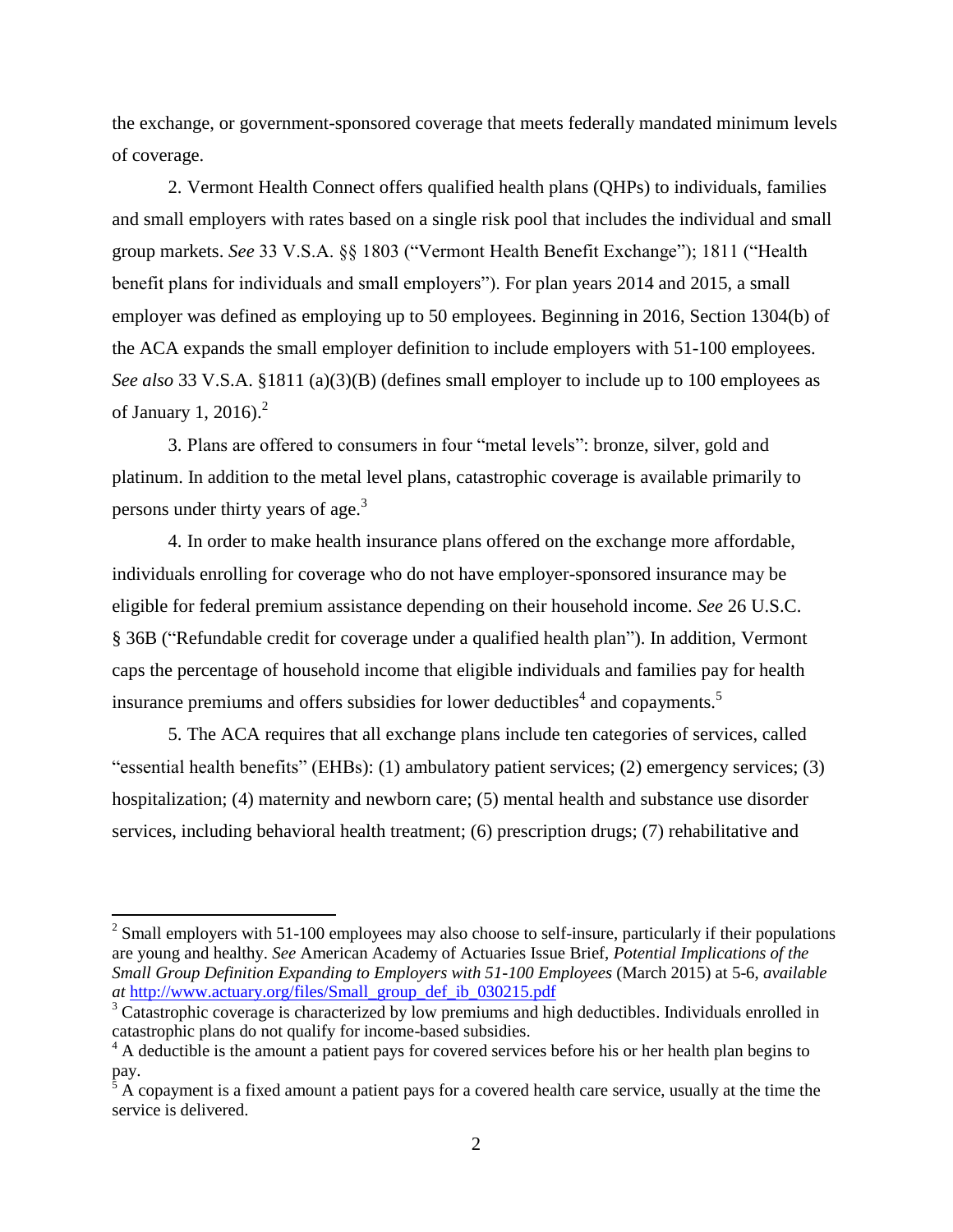habilitative services and devices; (8) laboratory services; (9) preventive and wellness services and chronic disease management; and (10) pediatric services, including oral and vision care.

6. The ACA includes three risk spreading mechanisms intended to stabilize costs and provide incentives for insurers to participate in the exchanges. The transitional reinsurance program is funded through fees levied on health insurance plans and ends with the 2016 plan year. Under this temporary program, the federal government reimburses an insurer for a percentage of an individual's high cost claim that falls within specified parameters.

7. The risk corridors program, also ending in 2016, protects against pricing uncertainty by requiring insurers to calculate allowable costs and targets for each QHP based on a specific formula. If a plan earns a profit under the formula, the insurer must share it with the federal government; conversely, if a plan shows a loss, the federal government shares some of the loss.

8. The risk adjustment program applies to ACA-compliant plans in both the individual and small group markets. Under this program, plans with an enrolled population with lower than average actuarial risk will make payments to those plans that have an enrolled population with higher than average actuarial risks. The program is intended to protect against adverse selection among QHPs.

### Procedural History

l

9. On May 15, 2015, <sup>6</sup> MVP filed its 2016 Vermont Health Connect Rate Filing with the Board through the System for Electronic Rate and Form Filing (SERFF). The SERFF filing outlines the development of proposed exchange rates for coverage commencing January 1, 2016. *See* Exhibit 1;<sup>7</sup> *available at*

## [http://ratereview.vermont.gov/sites/dfr/files/GMCB\\_007\\_15rr\\_SERFF\\_7\\_8\\_15.pdf.](http://ratereview.vermont.gov/sites/dfr/files/GMCB_007_15rr_SERFF_7_8_15.pdf)

10. On May 27, 2015, the Office of Health Care Advocate (HCA), a division of Vermont Legal Aid that represents the interests of consumers of Vermont health care, entered a Notice of Appearance as an interested party to the proceeding. *See*

[http://ratereview.vermont.gov/sites/dfr/files/GMCB\\_007\\_15rr\\_HCA\\_NOA.pdf.](http://ratereview.vermont.gov/sites/dfr/files/GMCB_007_15rr_HCA_NOA.pdf)

11. On July 6, 2015, the Vermont Department of Financial Regulation (Department) issued an opinion and analysis of the impact of MVP's rate filing on the company's solvency.

 $6$  Prior to the date of filing, both Vermont insurance carriers stipulated to a May 15, 2015 filing date. MVP, however, submitted its rate filing through SERFF on May 14, 2015.

 $<sup>7</sup>$  The exhibits referred to in this decision were either stipulated to by the parties or admitted into evidence</sup> upon motion at hearing.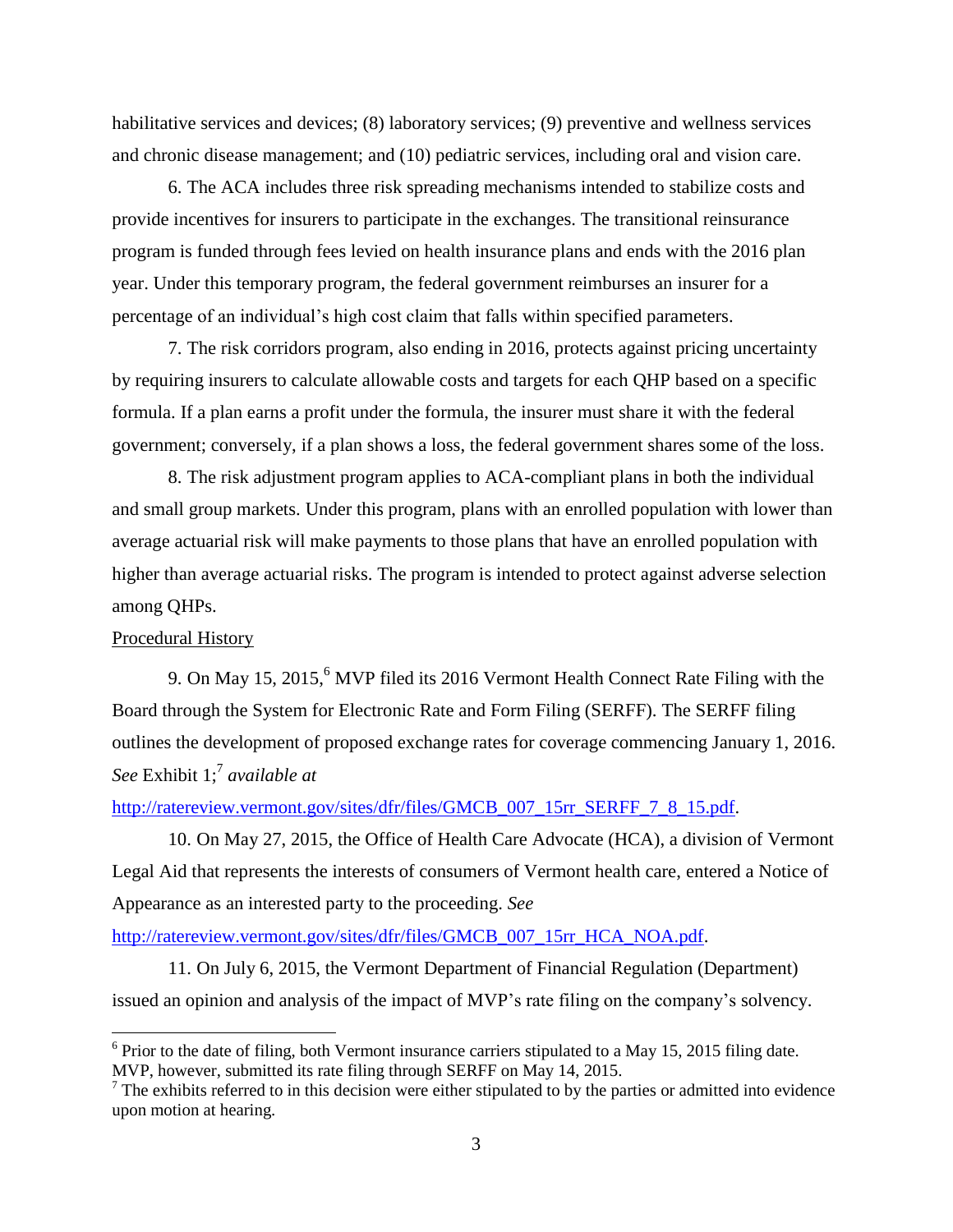Noting that MVP is one of two Vermont-licensed insurers domiciled in New York that are members of MVP Health Care, Inc. holding company system, the Department opined that the rates as proposed would not materially impact the solvency and surplus of MVP or of the holding company. Exhibit 8, *available at*

[http://ratereview.vermont.gov/sites/dfr/files/GMCB\\_007\\_15rr\\_Solvency\\_Analysis.pdf.](http://ratereview.vermont.gov/sites/dfr/files/GMCB_007_15rr_Solvency_Analysis.pdf)

12. Lewis & Ellis (L&E), the Board's contract actuary, conducted an actuarial review of the filing and on July 13, 2015 issued a memorandum summarizing its analysis and recommendations for modification. The memorandum was posted to the Board's rate review website on July 14, 2015. *See* Exhibit 9; *also available at*

[http://ratereview.vermont.gov/sites/dfr/files/GMCB\\_007\\_15rr\\_Actuarial\\_Memorandum.pdf.](http://ratereview.vermont.gov/sites/dfr/files/GMCB_007_15rr_Actuarial_Memorandum.pdf)

13. On July 19, 2015, the HCA filed with the Board the actuarial opinion of its contract actuary, Donna Novak. Exhibit 10, *available at*

[http://ratereview.vermont.gov/sites/dfr/files/GMCB\\_007\\_15rr\\_HCA\\_ActuarialMemo\\_Redacted.](http://ratereview.vermont.gov/sites/dfr/files/GMCB_007_15rr_HCA_ActuarialMemo_Redacted.pdf) [pdf.](http://ratereview.vermont.gov/sites/dfr/files/GMCB_007_15rr_HCA_ActuarialMemo_Redacted.pdf)

14. The Board held a public administrative hearing on July 28, 2015. Judith Henkin served as hearing officer by designation of Board chair Al Gobeille. Gary F. Karnedy, Esq. of Primmer Piper Eggleston & Cramer PC represented MVP. MVP Vice President and chief actuary Kathleen Fish testified for the carrier. Kaili Kuiper, Esq. appeared for the HCA and presented testimony of independent actuary Donna Novak, principal of NovaRest Actuarial Services. Ryan Chieffo, Assistant General Counsel for the Department, testified regarding the Department's solvency analysis and opinion. Mike Donofrio, General Counsel, represented the Board and conducted the examination of L&E actuary Jackie Lee, who testified about the firm's actuarial review and recommendations for modification.

15. The Board accepted public comments on the proposed rates from May 15, 2015 through July 29, 2015.<sup>8</sup> The Board received 484 comments referencing both MVP's and BCBSVT's filings; 450 of those comments were based on a template provided to consumers by the Vermont Public Interest Research Group (VPIRG). Of the remaining 34, six written comments specifically address MVP's proposed rate increase, and two comments addressing MVP's proposed increase were verbally submitted to the Board during the rate hearing. The

 $\overline{\phantom{a}}$ 

 $8$  Although the deadline for accepting comment expired on July 29, 2015, additional comments were received and reviewed by the Board subsequent to that date.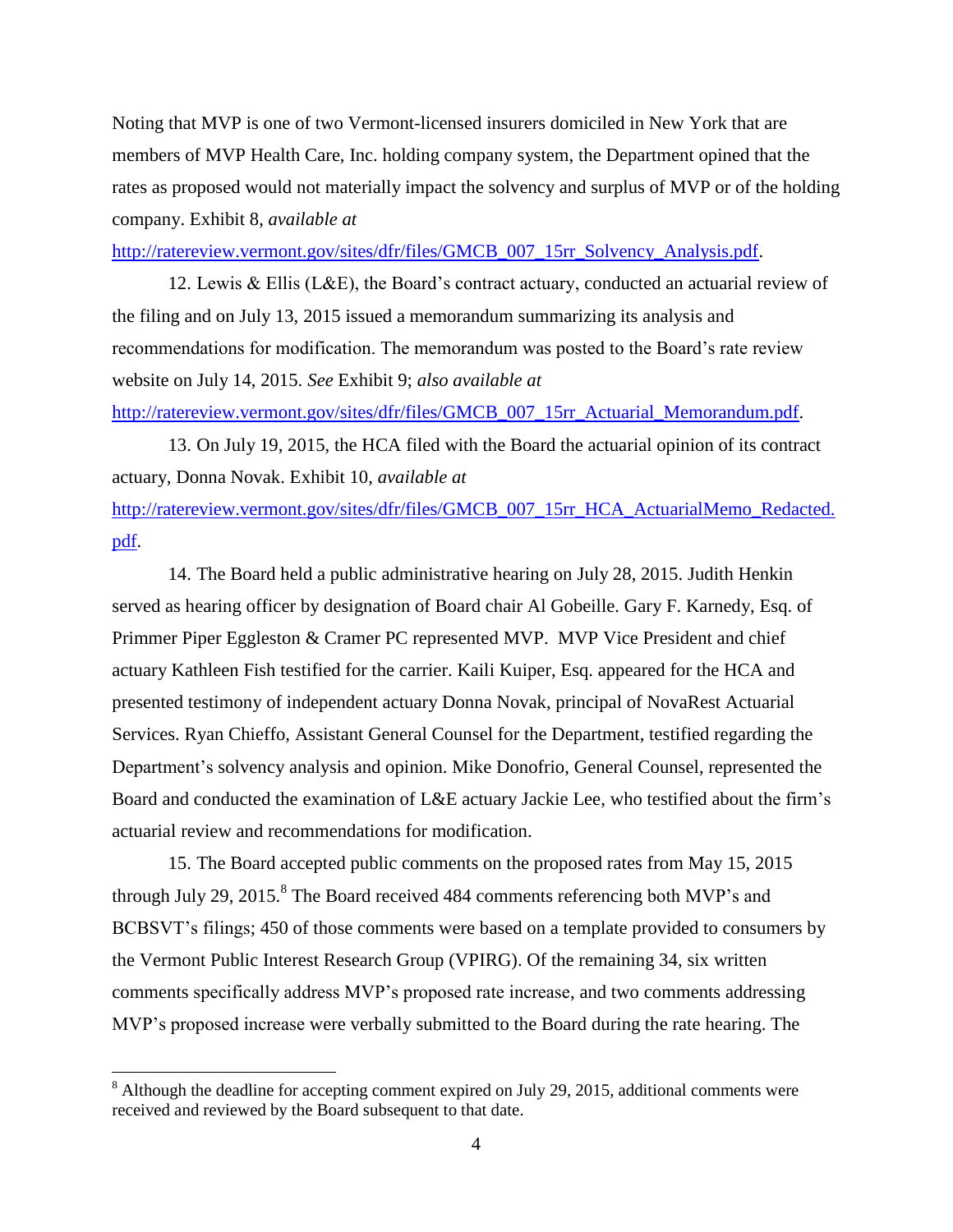comments overwhelmingly address the issue of affordability for Vermonters and oppose any increase in premium rates. *See* Public Comments, *available at* [http://ratereview.vermont.gov/sites/dfr/files/VPIRG\\_Rate\\_Comments\\_2015.pdf;](http://ratereview.vermont.gov/sites/dfr/files/VPIRG_Rate_Comments_2015.pdf) [http://ratereview.vermont.gov/sites/dfr/files/Public\\_Comment\\_2016\\_Exchange\\_Final.pdf.](http://ratereview.vermont.gov/sites/dfr/files/Public_Comment_2016_Exchange_Final.pdf)

### **Findings of Fact**

#### Nature of the Filing

1. MVP is a non-profit health insurer domiciled in New York and licensed as a health maintenance organization (HMO) in New York and Vermont. MVP is a subsidiary of MVP Health Care, Inc., a New York corporation that transacts health insurance business through a variety of for-profit and not-for-profit subsidiaries. MVP offers HMO products to individuals and employers in the small and large group markets in Vermont.

2. There are 3,324 policyholders, 4,227 subscribers and 6,417 covered lives affected by this filing. Exhibit 1 (SERFF filing) at 9. MVP estimates its enrollment and market share will increase for 2016 because of the expansion of the small employer market, the movement of members into ACA-compliant plans, and the competitive pricing of its exchange products.

3. Enrollment for 2016 exchange plans begins in November 2015 for coverage beginning on January 1, 2016.

## Summary of the Data, Analysis, and Testimony Presented at Hearing

4. To form a credible experience base for projecting its 2016 VHC rates, MVP used 2014 combined experience claim data from its non-ACA compliant and ACA-compliant individual and small group books of business, and groups with 51-100 members. MVP adjusted these claims to reflect the impact of cost sharing reductions, incurred but not reported paid claims (IBNR) and pharmacy rebates, and replaced high cost claims with a pooling charge. Exhibit 1 at 10.

5. Because a large portion of its members did not enroll in ACA-compliant plans until April 2014, MVP adjusted the experience period claims for the impact of membership not representing a full 12-month contract. Adjustments were also made for benefits added to and removed from coverage. MVP then applied a 2.0% morbidity improvement factor and adjusted

5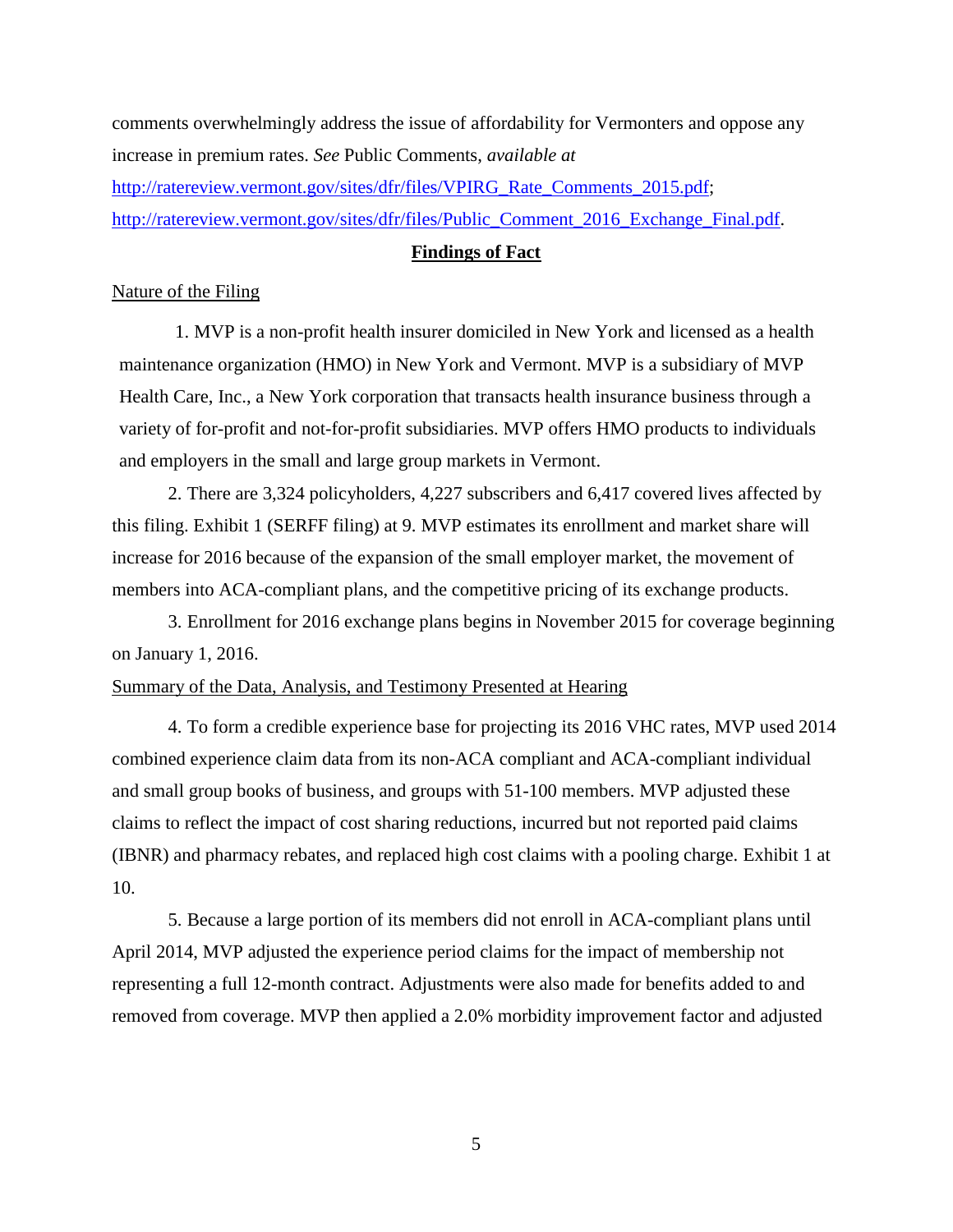for Vermont's prescription drug out-of-pocket (OOP) maximum<sup>9</sup> and the 2016 leap year. *Id*. at 11-13.

6. MVP projected the experience period claims forward to the rating period using an average annual allowed medical trend factor<sup>10</sup> of 3.9%, or 4.4% paid trend,<sup>11</sup> and annual allowed pharmacy trend of 10.6%, or paid trend of 12.6%. *Id*. at 13-14.

7. MVP estimated its transitional reinsurance recovery for individual members in 2016 at 4.2% by calculating 50% of the annual average value of claims between \$90,000 and \$250,000 for members in the single risk pool between 2012 and 2014. *Id*. at 15.

8. Once MVP determined the projected paid index rate—the starting net claim cost used to set premium rates—it made plan-specific adjustments to account for benefits in excess of EHB and the per member per month (PMPM) and percent-of-premium expense loads, and to determine the actuarial value (AV) of each plan and its metal level. *Id*. at 16-17.

9. MVP added to the index rate non-claim expense adjustments that do not vary by plan, including an administrative expense load of \$36.60 PMPM. Plan-specific gross claim cost PMPM is then converted to per contract premium rates using a single conversion factor. Unlike previous years, MVP has not included any profit margin in this filing. *Id*. at 17-19.

10. L&E reviewed the filing and recommends four modifications. L&E first recommends that MVP base its demographic adjustment factor on its March 2015 enrollment data, rather than on its actual 2014 enrollment data. If this modification is made, MVP must also make a corresponding adjustment to its single conversion factor. These two modifications, taken together, produce a 0.3% increase in the rate. Exhibit 9 at 7, 9.

11. L&E also recommends that the carrier adjust for Blueprint<sup>12</sup> payment changes, which reduces rates by \$1.35 PMPM (a -0.4% decrease), and that it correct an error in the average policy duration factor for groups of 51-100, which reduces rates an additional \$0.38 PMPM. *Id*. at 7, 10.

 $\overline{\phantom{a}}$ 

 $9^9$  Section 4089i(c) of Title 8 limits the amount an insured will pay out-of-pocket for prescription drugs, including specialty drugs.

 $10$  In basic terms, trend refers to the change in the cost of health care and consists of utilization (frequency of use of the product or service) and unit cost.

 $11$  Allowed cost trends are based on charges that reflect the total amount of claims paid by both the carrier and the policyholder. Paid trends reflect the actual claim payment made by the carrier only.

 $12$  Pursuant to Vermont law, insurers are required to participate in the Blueprint for Health, Vermont's initiative to improve population health and control costs by promoting prevention and care coordination. 18 V.S.A. § 706 ("Health insurer participation"); § 703 ("Health prevention; chronic care management").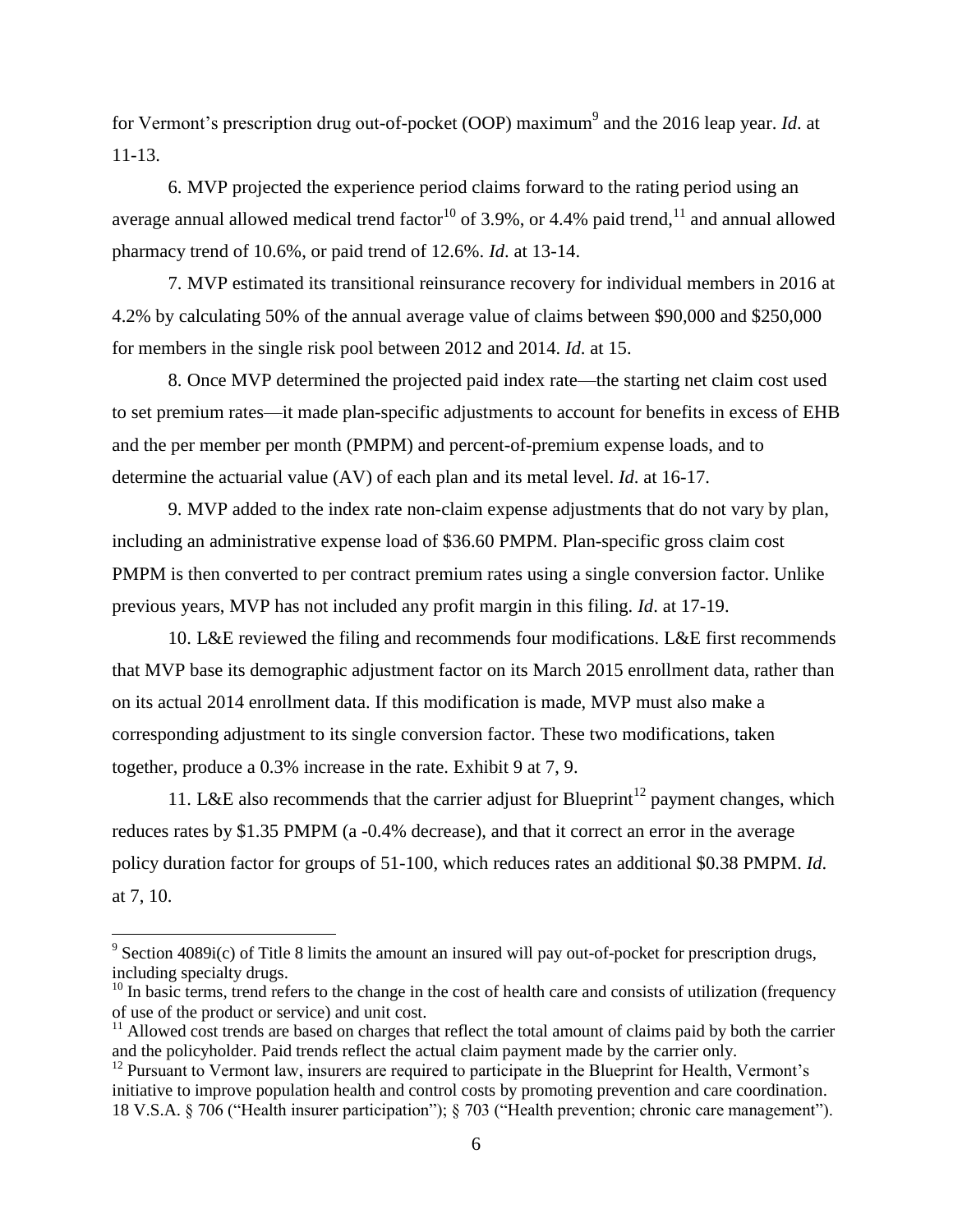12. For this filing, L&E does not recommend—as it has in past years—that MVP develop its pharmacy trend assumptions using historical pharmacy claim experience, rather than solely on unadjusted national trends provided by its pharmacy benefit manager (PBM). Although it does not agree with MVP's methodology, the pharmacy trend used by MVP is lower than L&E's trend calculation, and therefore results in lower rates. *Id*. at 6.

13. L&E also notes that MVP made no upward adjustment to its rates to account for an approximate \$2.7M payment it will make to BCBSVT under the Centers for Medicare and Medicaid Services' (CMS) risk adjustment program. <sup>13</sup> *Id*. at 8.

14. After the recommended modifications, L&E calculates that the overall rate change will decrease from 3.0% to 2.7%. *Id*. at 10.

15. Donna Novak, the HCA's independent actuary, maintains that MVP made two errors in its filing. First, Novak believes that the carrier failed to follow instructions for completing the Uniform Rate Review Template (URRT), and as a result, may have "overstated its paid to allowed ratio, which may impact its rates." In her actuarial report, Novak opined that the rates could be overstated by 3.8%. Exhibit 10 at 7-9.

16. At hearing, however, Novak testified that she does not believe the rates may be overstated by 3.8%. TR at 100-108. Novak explained: "Because I really didn't think the rates had been developed inappropriately, I didn't feel comfortable asking for an adjustment in the rates ... I didn't feel that the rates were incorrect." *Id*. at 102.

17. Notwithstanding Novak's statements at hearing and L&E's opinion that the URRT is accurate, *see* TR at 74-75, the HCA requests that the carrier be required to provide additional documentation to justify its rate, asserting that a "discrepancy in MVP's federal spreadsheet and its lack of compliance with federal rules are a warning that there is a mistake somewhere in the filing." HCA Post-Hearing Memorandum (HCA Memo) at 5, 9, *available at*

[http://ratereview.vermont.gov/sites/dfr/files/GMCB\\_007\\_15rr\\_HCA\\_Post\\_Hearing\\_Memom.pdf](http://ratereview.vermont.gov/sites/dfr/files/GMCB_007_15rr_HCA_Post_Hearing_Memom.pdf).

18. In addition, the HCA recommends that the carrier be required to base its demographic adjustment on first quarter 2015 enrollment data, instead of 2014 enrollment data, and correspondingly adjust its single conversion factor. Although the HCA suggests the use of

 $\overline{\phantom{a}}$ 

 $13$  The amount of the risk adjustment payment was not known by MVP as of filing date; CMS issued a report that disclosed the payment amount on June 30, 2015.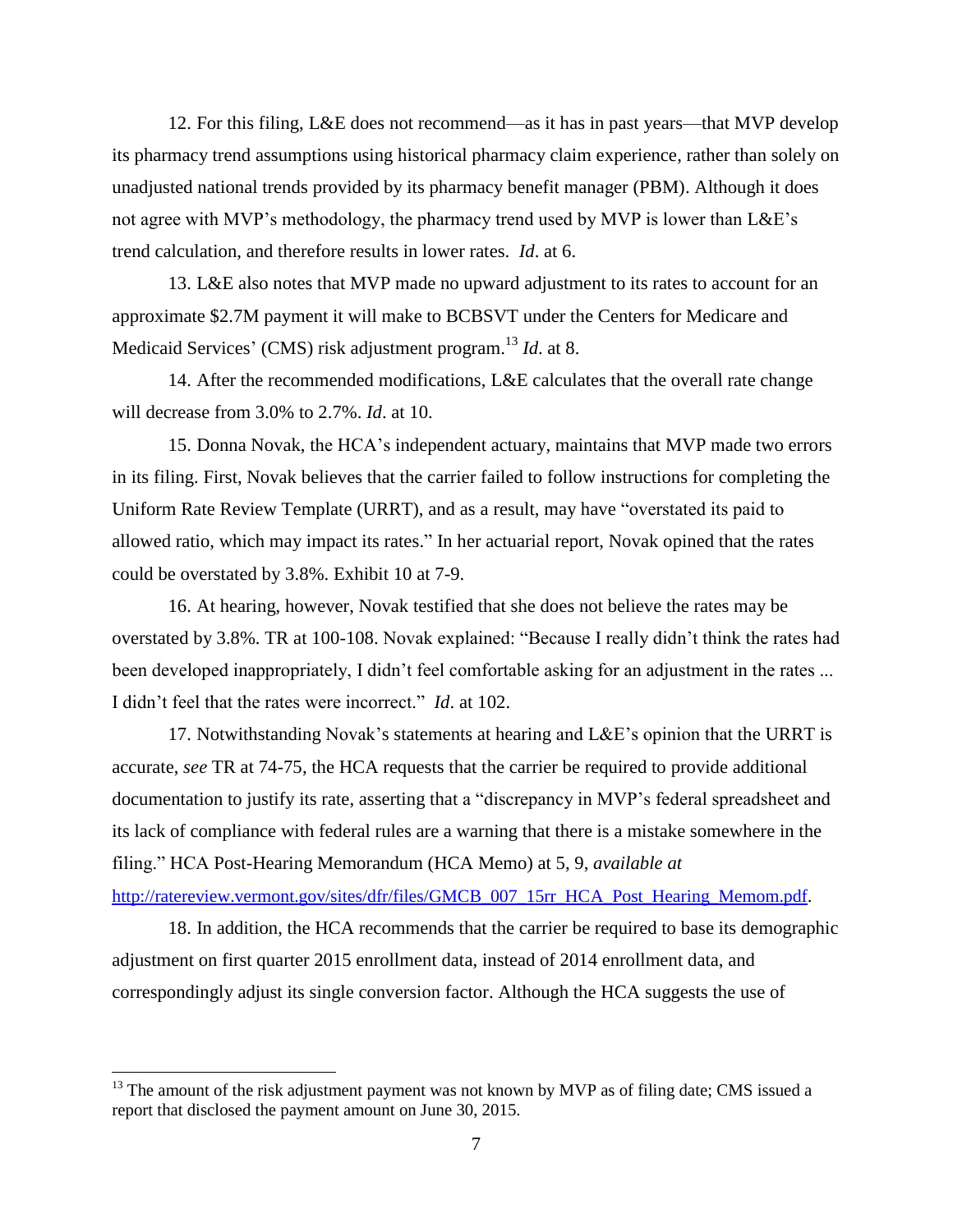slightly different enrollment data than used by L&E, the effect on the rate is the same. *Id*. at 9- 10.

19. At hearing, MVP witness Kathleen Fish testified that she disagrees with the use of an enrollment "snapshot" to calculate the demographic adjustment, but that both MVP's methodology and that used by L&E are actuarially reasonable. TR at 21-28. Similarly, L&E's actuary, while providing credible support for its own calculation, also concluded that both methodologies are reasonable. *Id*. at 70, 75. Fish requested that the Board reject a 0.3% increase for demographics as recommended by L&E because "MVP is very concerned about premium rates and affordability and wants to be a player in Vermont," and does not consider a 0.3% modification material or a threat to its solvency. Consequently, MVP requested that the Board approve a 2.4% rate increase—the 2.7% recommended by L&E, minus the 0.3% demographic adjustment— which "represents MVP's best estimate of the required premiums based on the actuarial assumptions," to produce a "break even premium rate." TR at 28-34.

20. Ryan Chieffo, witness for the Department, testified that if the Board were to reduce the rate increase to 2.4%, the Department's opinion that the insurer's solvency will not be impacted remains the same. *Id*. at 56 ("[A]n average 2.4 percent increase to MVP's rates should operate to maintain its current level of solvency.").

21. Two days after the hearing, MVP advised the Board that it made an error in its calculations, and that "[d]ue to an unfortunate oversight," the 2.4% proposed rate increase should have been a 2.6% increase. *See*

[http://ratereview.vermont.gov/sites/dfr/files/GMCB\\_007\\_15rr\\_7\\_30\\_15\\_Letter\\_to\\_Judith\\_Henki](http://ratereview.vermont.gov/sites/dfr/files/GMCB_007_15rr_7_30_15_Letter_to_Judith_Henkin.PDF) [n.PDF.](http://ratereview.vermont.gov/sites/dfr/files/GMCB_007_15rr_7_30_15_Letter_to_Judith_Henkin.PDF) MVP elaborated on its mathematical error in its post-hearing memorandum and now requests that the Board approve a 2.6% increase. MVP's Post-Hearing Memorandum (MVP Memo) at 3, *available at*

[http://ratereview.vermont.gov/sites/dfr/files/GMCB\\_007\\_15rr\\_Post\\_Hearing\\_Memo.PDF.](http://ratereview.vermont.gov/sites/dfr/files/GMCB_007_15rr_Post_Hearing_Memo.PDF)

#### **Standard of Review**

1. Vermont law provides that the Board shall review health insurance rate filings to ensure that rates are affordable, that they are not "excessive, inadequate or unfairly discriminatory," that they promote quality care and access to health care, protect insurer solvency, and are not unjust, unfair, inequitable, misleading or contrary to Vermont law. 8 V.S.A. §§ 4512(b); 4062(a)(2), (3); GMCB Rule 2.000, *Rate Review*, §§ 2.301(b), 2.401. In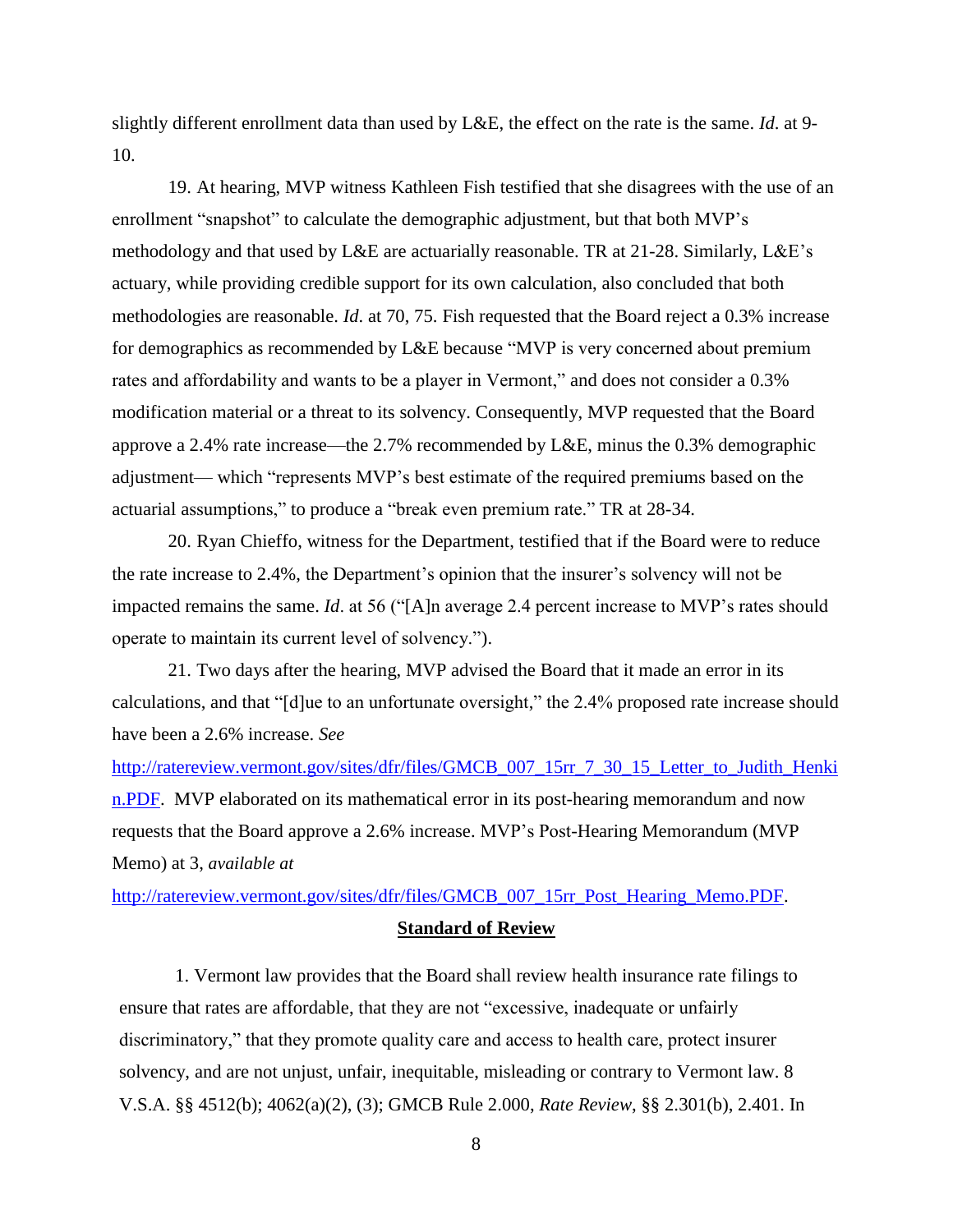addition, the Board takes into consideration changes in health care delivery, changes in payment methods and amounts, and other issues at its discretion. 18 V.S.A. § 9375(b)(6).

2. As part of its review, the Board will consider the Department's analysis and opinion on the impact of the proposed rate on the insurer's solvency and reserves. 8 V.S.A. §  $4062(a)(2)$ , (3). The Board shall also consider any public comments received on a rate filing. Rule 2.000, § 2.201.

3. The burden falls on the insurer proposing a rate change to justify the requested rate. *Id*.  $$2.104(c).$ 

#### **Conclusions of Law**

# I. MVP Must Adjust its Rates to Account for Blueprint Payments and to Correct its Policy Duration Factor.

L&E determined that MVP should adjust its proposed rates for Blueprint payments and to correct its policy duration factor. Both MVP and the HCA agree to the adjustments. The Blueprint adjustment reduces rates by \$1.35 PMPM  $(-0.4\%)$ ; the adjustment to the average policy duration factor reduces rates by \$0.38 PMPM (-0.1%).

## II. MVP's Use of 2014 Data to Determine the Demographic Adjustment and Single Conversion Factor Produces More Affordable Rates for Vermonters.

Because MVP's 2015 actual enrollment is the basis for its projected 2016 enrollment, L&E recommends that the carrier recalculate the demographic adjustment to the index rate and the single conversion factor utilizing enrollment data from March 2015, rather than from 2014. Finding of Fact (Finding)  $\P$  10. The HCA similarly requests that the carrier use more recent, albeit slightly expanded enrollment data, which yields the same result.

In response, MVP counters that its actual 2014 enrollment data produces a more accurate demographic adjustment and single conversion factor than does the use of enrollment from a single point in time. MVP Memo at 4. At hearing, however, both MVP and L&E agreed that both methods of calculation are actuarially reasonable. Finding ¶ 19. In support of not adopting L&E's recommendation that would result in a 0.3% rate increase, MVP presented testimony that a 0.3% rate difference is not material, will not impact the company's solvency, and will help MVP remain competitive in the Vermont market while making premiums more affordable to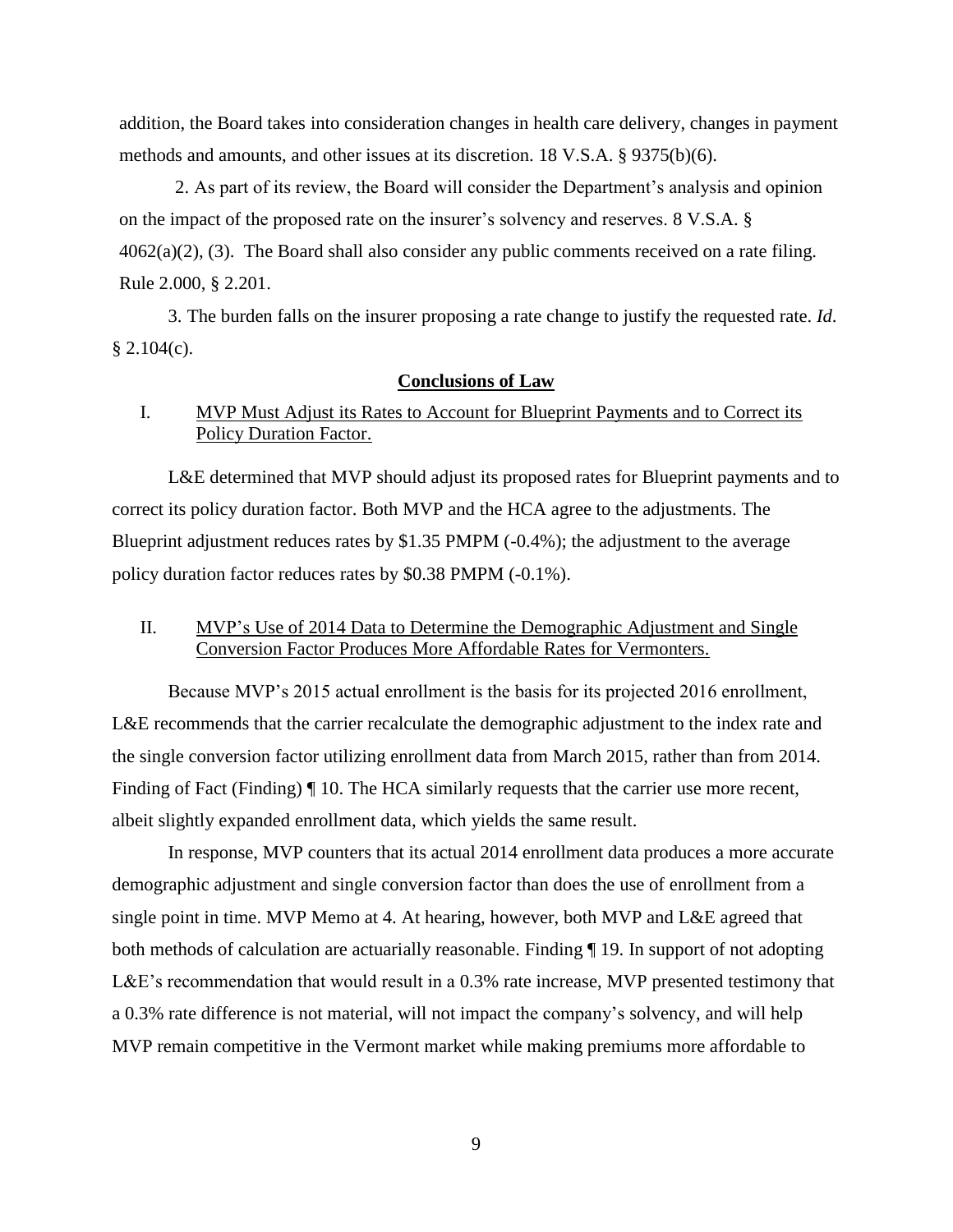Vermont consumers. MVP consequently requested that the Board approve 2.4% overall rate increase, rather than the 2.7% increase recommended by L&E. *Id*.

Notwithstanding that last year we concurred with our actuaries' view that the most recent enrollment data best reflects the population for the coming plan year, we decline to impose the recommended modification in this particular filing. *See* GMCB 017-14rr, *In re MVP Health Plan, Inc. 2015 Vermont Health Connect Rate Filing* at 10-12, *available at* [http://ratereview.vermont.gov/sites/dfr/files/GMCB\\_017\\_14\\_rr\\_Decision.pdf.](http://ratereview.vermont.gov/sites/dfr/files/GMCB_017_14_rr_Decision.pdf) Unlike last year, calculating the demographic adjustment and single conversion factor using the more recent enrollment data results in an increase, rather than a decrease in rates. In addition, both MVP and L&E agree that the other's methodology is actuarially reasonable; MVP and the Department agree that a 0.3% decrease in rates will not affect the insurers' solvency. Accordingly, we conclude that our statutory obligation to ensure that health care is affordable for Vermonters tips the balance in favor of declining L&E's recommendation that we modify the demographic adjustment and single conversion factor.

# III. The HCA Has Not Shown that MVP Made a Reporting Error on its URRT or That its Rate is Not Properly Calculated.

According to the HCA, MVP has failed to adequately document its rate calculation for federal reporting purposes and a discrepancy on the URRT signals the possibility of an error in the rate. HCA Memo at 5. We find no support in the record for the HCA's claims.

First, our actuaries have thoroughly reviewed the filing and find no error in the URRT. Finding ¶ 17. Even the HCA's independent actuary was equivocal regarding this issue, testifying at hearing that MVP's inclusion of certain data elements in the document "seemed inappropriate." TR at 101.

Second, and determinative of this issue, even if we were to accept that MVP failed to adequately document its rate development for federal reporting purposes, none of the actuarial witnesses at hearing—including the HCA's witness—testified that such an error would have impacted the rate development or resulting rates. To the contrary, the HCA's witness expressly withdrew her written opinion that rates might have been overstated by 3.8% due to a reporting error, and testified that she "didn't think the rates had been developed inappropriately . . . [and] didn't feel that the rates were incorrect." Findings  $\P\P$  15, 16.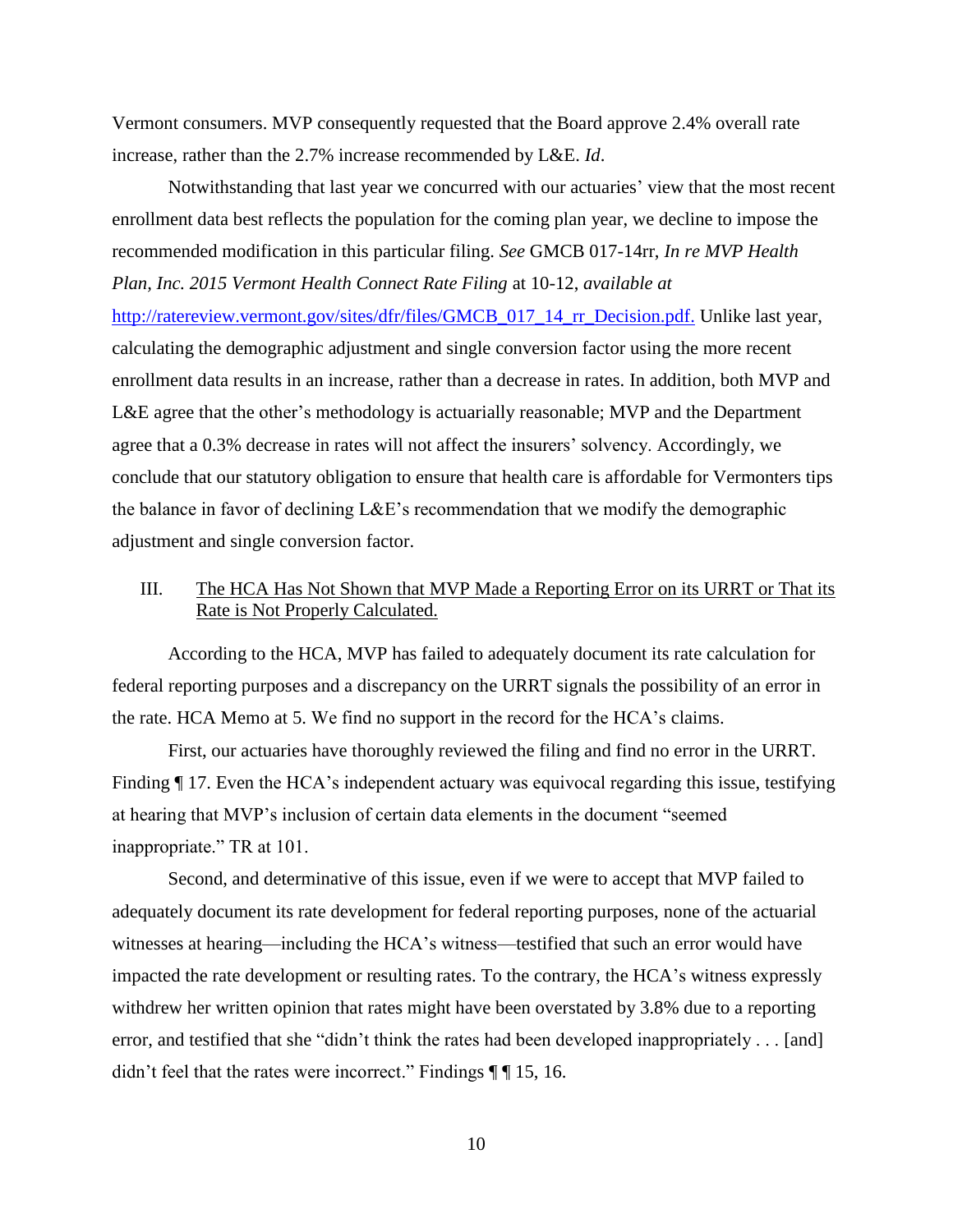In light of our statutory directive to issue "a decision approving, modifying or disapproving the proposed *rate*," 8 V.S.A. § 4062(a) (emphasis provided), and the absence of evidence that MVP's rate development or resulting rate proposal are incorrect, we decline to require MVP to provide additional rate documentation as a condition of our decision and order.

## IV. The Testimony and Evidence Presented at Hearing Support a 2.4% Rate Increase.

Last, we consider MVP's post-hearing request that it be allowed to correct a mathematical error and revise its rate request from 2.4%, as discussed at hearing, to 2.6%. For the reasons outlined below, we approve a 2.4% rate increase, as presented by MVP at hearing.

This Board, pursuant to statute and by rule, adheres to a strict culture of transparency and holds rate review hearings that are open to the public and allow Vermonters to both listen to, and participate in, our decision-making process. While we commend MVP's effort to provide its membership with a "break even" premium—MVP expects to collect from its members enough in premium dollars to pay their claims and cover the company's costs, without achieving a profit in making our decision here, we must consider MVP's consistent position, voiced at a public hearing, that it does not consider a 0.3% difference in rates material, and that a downward modification in that amount poses no threat to MVP's solvency.

Accordingly, we deny MVP's post-hearing request to correct a mathematical error and conclude that MVP must reduce its post-hearing calculation of a 2.6% rate increase by 0.2%. The resulting 2.4% rate increase is consistent with MVP's hearing testimony and evidence, does not pose a threat to MVP's solvency, and produces more affordable rates for Vermonters.

#### **Conclusion**

The Legislature has charged this Board with ensuring that all Vermonters gain access to affordable, quality health care. Exerting downward pressure on health insurance rates is one of the ways that we continue to move closer to achieving that goal. As a result of our decision today, MVP's average annual 2016 Vermont Health Connect rate increase is reduced from 3.0% to 2.4%.

#### **Order**

Based on the reasons discussed above, the Board modifies MVP's 2016 Vermont Health Connect Rate Filing, and then approves the filing. Specifically, we order that MVP make an adjustment for Blueprint payments, correct an error in the average policy duration factor, and

11